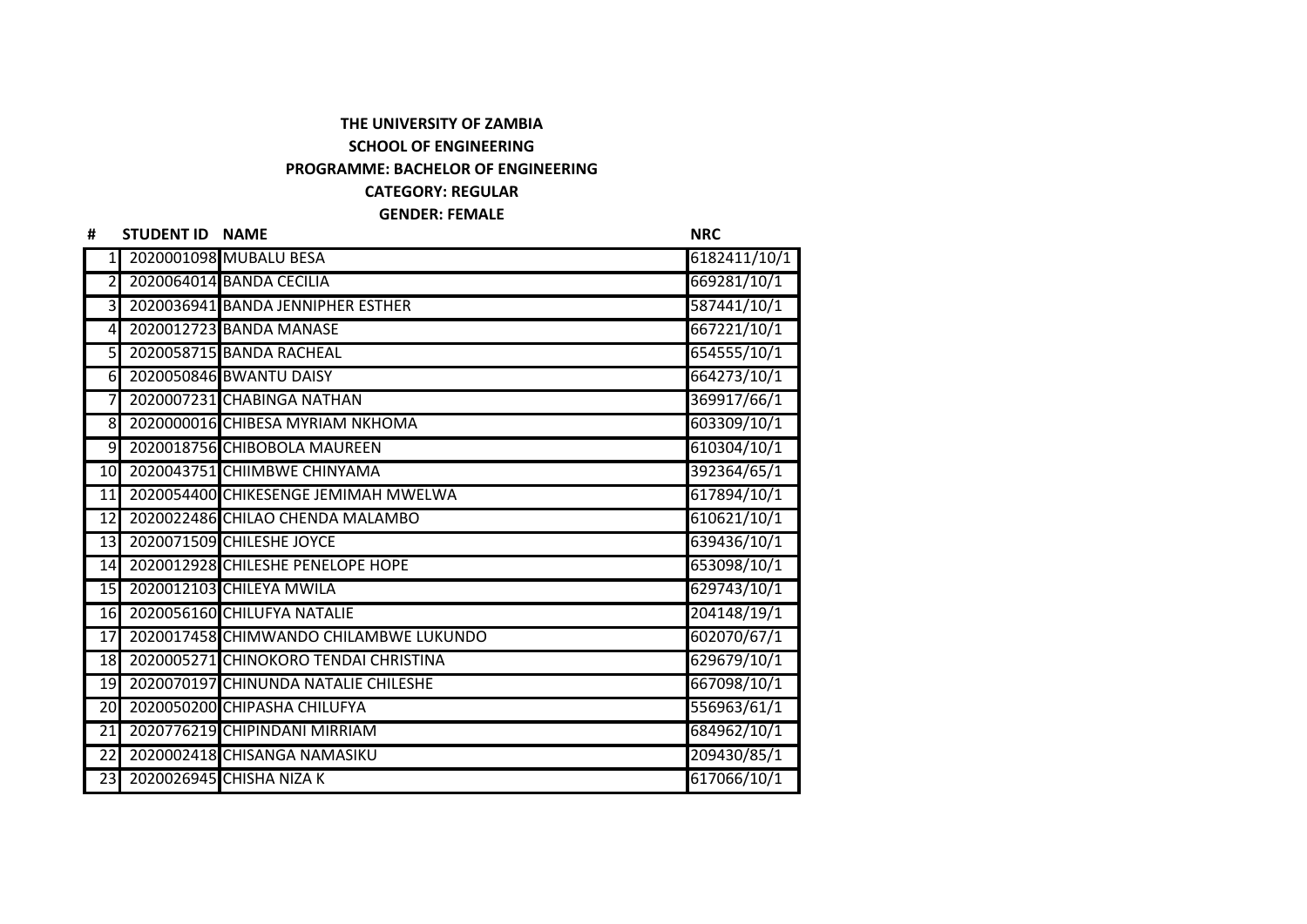| 24              | 2020068729 CHISHIMBA MWANSA             | 599548/67/1 |
|-----------------|-----------------------------------------|-------------|
| 25              | 2020066831 CHISHIMBA STACY              | 610865/10/1 |
| 26              | 2020011212 CHITANDULA RABECCA           | 588893/10/1 |
| 27              | 2020050005 CHIWELE NATWANGE             | 637945/10/1 |
| 28              | 2020073161 CHIYANGWA ANNIE              | 598232/67/1 |
| 29              | 2020022591 CHONGO THOKOZANI LUTE        | 580148/10/1 |
| 30              | 2020021765 CHOOKWA KALINDA MAINZA       | 267569/75/1 |
| $\overline{31}$ | 2020062976 CHUSHI MUSONDA               | 388660/33/1 |
|                 | 32 2020004887 HAMANG'ONZE RABECCA       | 603671/10/1 |
| 33              | 2020015757 JERE CONSTANCE               | 669174/10/1 |
| 34              | 2020039397 KABAMBA CHARITY BUKATA       | 373901/64/1 |
| 35              | 2020065983 KABUBI ESPERANCE N           | 323603/42/1 |
| 36              | 2020012014 KACHENGA CHAMA MONICA        | 656141/10/1 |
| 37              | 2020051290 KAKOTE RUTH MERCY            | 675416/10/1 |
| 38              | 2020069016 KALUBA MERCY                 | 299541/45/1 |
| 39              | 2020072301 KALUBA PEMELA                | 380571/64/1 |
| 40              | 2020042142 KAMBIKAMBI BUNDA             | 662461/10/1 |
| 41              | 2020021412 KAMOTO MAYAMIKO MULAUZI      | 699783/52/1 |
| 42              | 2020047535 KASAPO CHISHA                | 555347/10/1 |
| 43              | 2020038251 KASEMBE TWATASHA             | 554266/61/1 |
| 44              | 2020059592 KASEPA LEKIYA                | 394157/65/1 |
| 45              | 2020012588 KASONGO CONSTANCE            | 571534/61/1 |
| 46              | 2020052393 KASONGO MWEWA                | 660614/10/1 |
| 47              | 2020015650 KAWIMBE CHANSA CHOLA MINIVER | 672110/10/1 |
| 48              | 2020009633 KUNDA LISELI LISELI          | 659005/10/1 |
| 49              | 2020014432 LIBUYA MICHELLE K.           | 641313/10/1 |
| 50              | 2020029057 LUBINDA FLORENCE             | 618811/10/1 |
| 51              | 2020063255 LUKWESA DAINESS              | 377504/66/1 |
| 52              | 2020001225 LUTOMBI NALUCHA              | 600957/10/1 |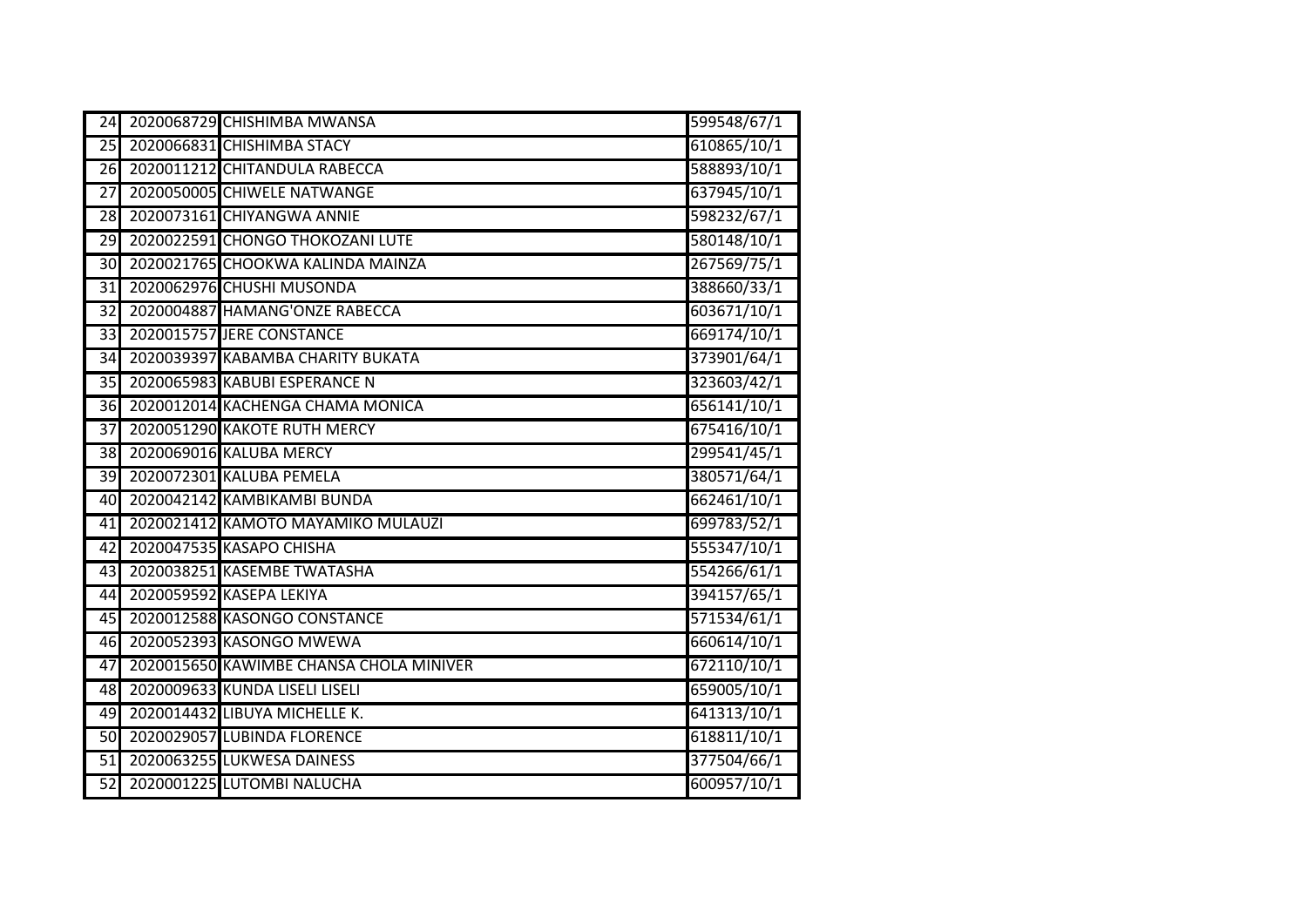| 53 | 2020050536 LUWI KAKOMA              | 648882/10/1  |
|----|-------------------------------------|--------------|
| 54 | 2020007479 LUWO SAMARIA             | 279452/15/1  |
| 55 | 2020060353 MACHOBANI CHUMA NOMSA    | 625681/10/1  |
| 56 | 2020012006 MAKWAKWA ANNA            | 611404/10/1  |
| 57 | 2020015498 MALAMA KEZIAH            | 393203/43/1  |
| 58 | 2020048507 MALAYA GORETTI           | 625463/10/1  |
| 59 | 2020011514 MANDA RHODA              | 619338/10/1  |
| 60 | 2020027615 MANDA THOKOZILE          | 278051/63/1  |
| 61 | 2020066947 MBELENJE MARY            | 341856/68/1  |
| 62 | 2020009978 MBEWE ELIZABETH          | 618001/10/1  |
| 63 | 2020009234 MBEWE MARY               | 596/116/10/1 |
| 64 | 2020055171 MBEWE TOWELA             | 598843/67/1  |
| 65 | 2020014483 MBEWE VICTORIA           | 600697/10/1  |
| 66 | 2020039044 MHANGO TEMWANI           | 361004/24/1  |
| 67 | 2020057492 MLEWA KONDWELANI         | 000000/77/1  |
| 68 | 2020069415 MPOYO ANGEL              | 651172/10/1  |
| 69 | 2020058863 MPOYO ANNIE              | 257085/18/1  |
| 70 | 2020046504 MUKAYA MUBANGA           | 574409/10/1  |
| 71 | 2020044587 MUKOSHA FLORENCE MUPANGA | 335545/68/1  |
| 72 | 2020034573 MUKULA SYLVIA            | 665044/10/1  |
| 73 | 2020038439 MUKUNTO MAUREEN          | 378863/66/1  |
| 74 | 2020034671 MULEMWA ETAMBUYU TUTU    | 638566/10/1  |
| 75 | 2020011948 MULENGA MWANSA           | 649681/10/1  |
| 76 | 2020070189 MUMBA KASUBA             | 373512/64/1  |
| 77 | 2020061015 MUMBA LINDA MWANSA       | 375454/66/1  |
| 78 | 2020073897 MUNKANTA LELLY           | 372766/64/1  |
| 79 | 2020011832 MUNTHALI TWAAMBO TOWERA  | 634798/10/1  |
| 80 | 2020066785 MUSONDA ESTHER           | 372182/64/1  |
| 81 | 2020061929 MUSONDA GEORGINA         | 632374/10/1  |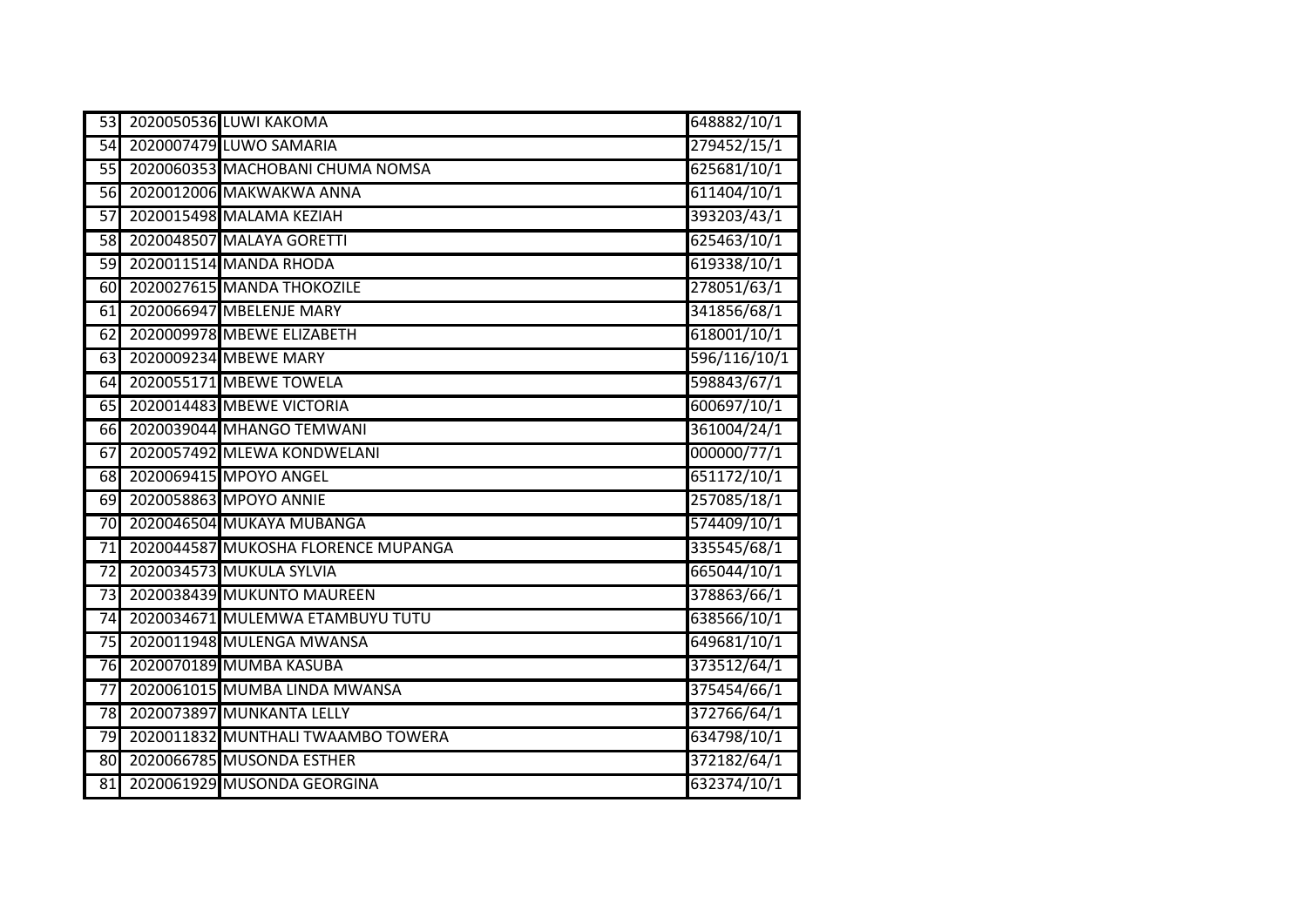| 82  |                        | 2020012201 MUZETA JOY           | 381610/73/1 |
|-----|------------------------|---------------------------------|-------------|
| 83  |                        | 2020032244 MWABA KUNDA K        | 436058/16/1 |
| 84  |                        | 2020019523 MWAKA CHARITY CHOLA  | 255233/18/1 |
| 85  |                        | 2020066301 MWALE VASTY          | 301021/71/1 |
| 86  |                        | 2020006481 MWANACHIWENA LWANDO  | 426060/10/1 |
| 87  |                        | 2020019442 MWANZA ANITA         | 662040/10/1 |
| 88  |                        | 2020069555 MWEEMBA GETRUDE      | 667176/10/1 |
| 89  |                        | 2020050897 NACHALI LUPA         | 702054/52/1 |
| 90  |                        | 2020037327 NAKAMBA MWIZUKANJI   | 235735/77/1 |
| 91  |                        | 2020009706 NAKAMBA NJAVWA       | 582810/10/1 |
| 92  |                        | 2020062658 NAKAPITE FAIDESY     | 679209/10/1 |
| 93  |                        | 2020052369 NAKAZWE BESA         | 595050/67/1 |
| 94  |                        | 2020009072 NALUONDE VIOLET      | 601816/10/1 |
| 95  |                        | 2020027097 NAMBELA MERCY        | 296751/71/1 |
| 96  |                        | 2020011913 NAMWILA SERAH        | 568338/10/1 |
| 97  |                        | 2020018772 NAWA TENDA           | 627174/10/1 |
| 98  |                        | 2020060167 NDASHE MUKUKA        | 630146/10/1 |
| 99  |                        | 2020056879 NGULUBE CHIMWEMWE    | 677744/10/1 |
| 100 |                        | 2020051583 NYANDORO JANNET C    | 626807/10/1 |
| 101 |                        | 2020057999 NYASULU THOKOZHILE   | 555321/61/1 |
| 102 |                        | 2020051770 NYONI HELLEN         | 667421/10/1 |
| 103 |                        | 2020035057 PALE ANGELA          | 234138/77/1 |
| 104 |                        | 2020050072 PHIRI BEATRICE       | 706827/52/1 |
| 105 | 2020073374 PHIRI DELIA |                                 | 670001/10/1 |
| 106 |                        | 2020026791 PHIRI ESTHER OMEGA   | 396302/43/1 |
| 107 |                        | 2020029375 PHIRI GLADYS         | 583394/10/1 |
| 108 |                        | 2020041545 ROBERTS BERACAH      | 640034/10/1 |
| 109 |                        | 2020053381 SAKUSOWA CINDY CHIPO | 497692/61/1 |
| 110 |                        | 2020004569 SANGA DEBORAH        | 644263/10/1 |